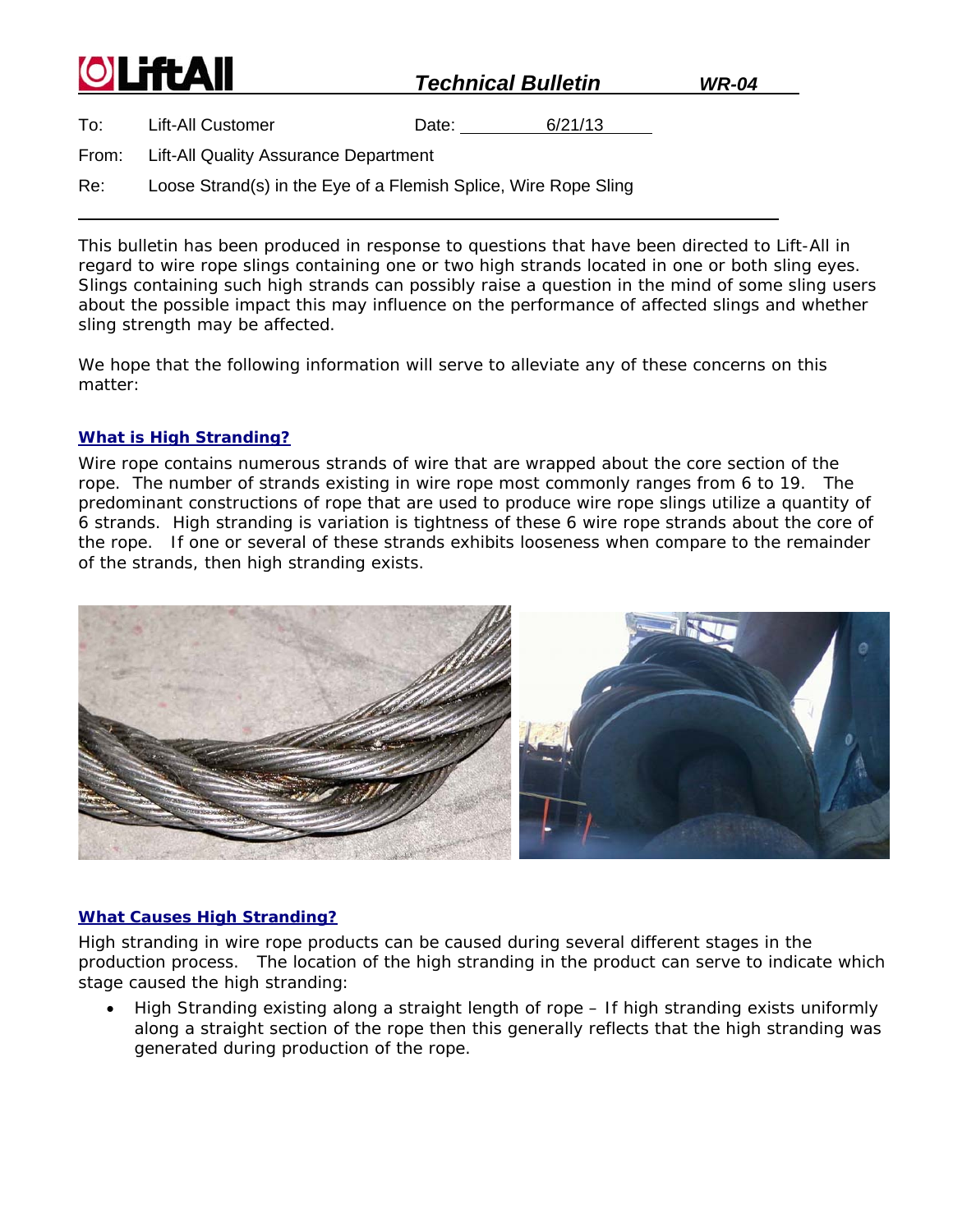• *High Stranding existing in one or both eyes of a sling, but not along the straight length of the rope body* – If high stranding exists only in the eyes of a wire rope sling then this most commonly reflects that the high stranding was generated during formation of the mechanically spliced eyes. Lift-All uses a *Flemish* splice eye construction method, which is typically used by sling manufacturers throughout the United States. This method does naturally tend to create some separation of the strands at the top of the eye. And any variations in the strand performing can become more visible when this process is completed. The Lift-All production process minimizes the formation during the eye restranding process, but some amount of high stranding can form during the sleeve swage/press process. This characteristic also tends to become more pronounced as the eyes size is reduced. Thus thimble spliced eyes will tend to evidence high stranding more frequently than standard length, full sized eyes.

## *Effect of High Stranding*

*High stranding in running lengths of (operational) rope –* If lengths of rope are used for operation on cranes, hoists and similar equipment, the durability of the rope can be affected as the high/loose strands will tend to become abraded more quickly as the rope feeds though sheaves or is wound on drums.

*High stranding in eyes of wire rope slings* – Loose strands located in sling eyes will not affect the strength or durability of a wire rope sling. This is because two parts of rope effectively share the applied sling tension within the eye portion of each sling, while the sling body contains only a single part of rope. Hence, the weakest point in a wire rope sling will always be located in the sling body. This finding is well known in the sling industry, and our testing of sling samples has reconfirmed that one or two high strands within the eye section of a sling will not have any effect on sling strength.

## *Possible Procedures to Eliminate High Stranding*

The most common methods used in eliminating the tendency of a particular rope type to high strand is to either not push up substantially on the sleeve prior to swaging or to use an alternative splice technique, other than the *Flemish* splice technique.

Such techniques include the *Return Loop* splice and the *Texas Tuck* splice. Lift-All's policy is to not use either of these methods. With the *Return Loop* technique, the strength of the sling is 100% reliant upon the pressed sleeve. Should the sleeve become damaged, sling safety can be rapidly affected, more so than for *Flemish* splice slings. In regard to the *Texas Tuck* method, it is not used by Lift-All because this method results in a lower sling strength/efficiency.

Another procedure which can assist in avoiding "high stranding" of strands in the eye is to use a longer length of the wire rope tail where the strands enter the sleeve. One drawback in using this procedure is a resulting slight increase of the strand gap where the strands enter the sleeve. A larger gap or opening between the strands where they enter the sleeve is allowable and will not affect the strength or performance of the rope.